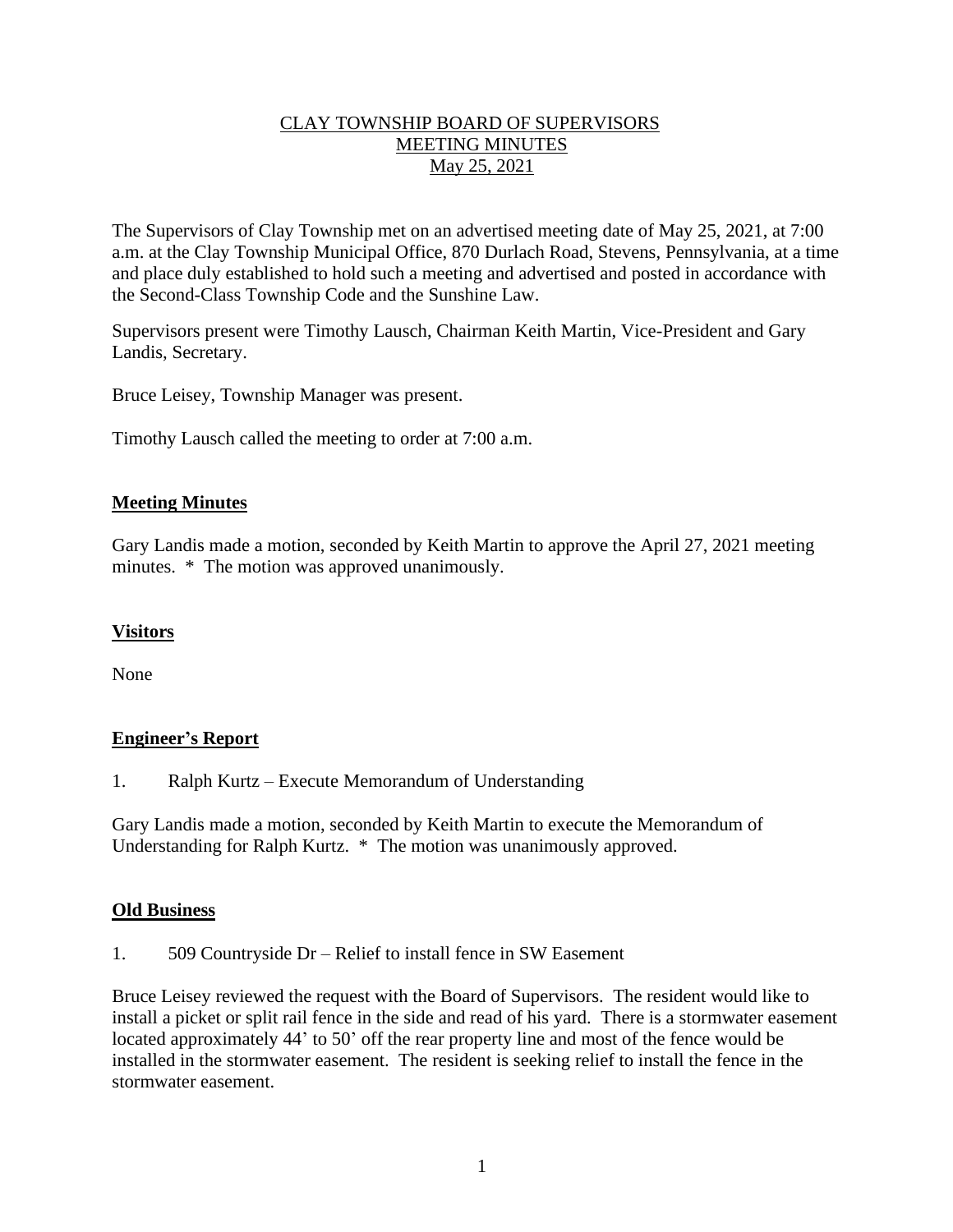After review, Keith Martin made a motion, seconded by Gary Landis to approve the installation of a split rail fence with the lower rail at least 12" off the ground and no other obstructions below 12" and with the execution of an Agreement allowing the Township to require removal of the fence if it is deemed to have a negative impact on the stormwater facilities. \* The motion was unanimously approved.

2. Execute Federal Surplus Property Program Application

This item was tabled until Fall 2021 when it will be reviewed again.

# **New Business**

1. Public Works Update

There was discussion on establishing a Public Works priority listing for 2021.

2. Township Manager Update

Bruce Leisey updated the Board of Supervisors of the status of Annex renovation project, settlement on the loan (funds will be available  $5/24/21$ ) and Snyder Park #1 roof replacement.

3. Appoint Planning Commission Member

After discussion, Keith Martin made a motion, seconded by Gary Landis to appoint Jay Zimmerman, 1655 Clay Rd, Ephrata to the Planning Commission with a term ending 12/31/2024. \* The motion was unanimously approved.

4. Discussion on Seasonal Employment Personnel

Keith Martin made a motion, seconded by Gary Landis to approve an hourly rate of \$14.00 per hour through August 2021. \* The motion was unanimously approved.

## **Executive Session**

Gary Landis made a motion, seconded by Keith Martin to enter into Executive Session at 8:30 AM to discuss Employee Matters and Potential Litigation. \* The motion was unanimously approved.